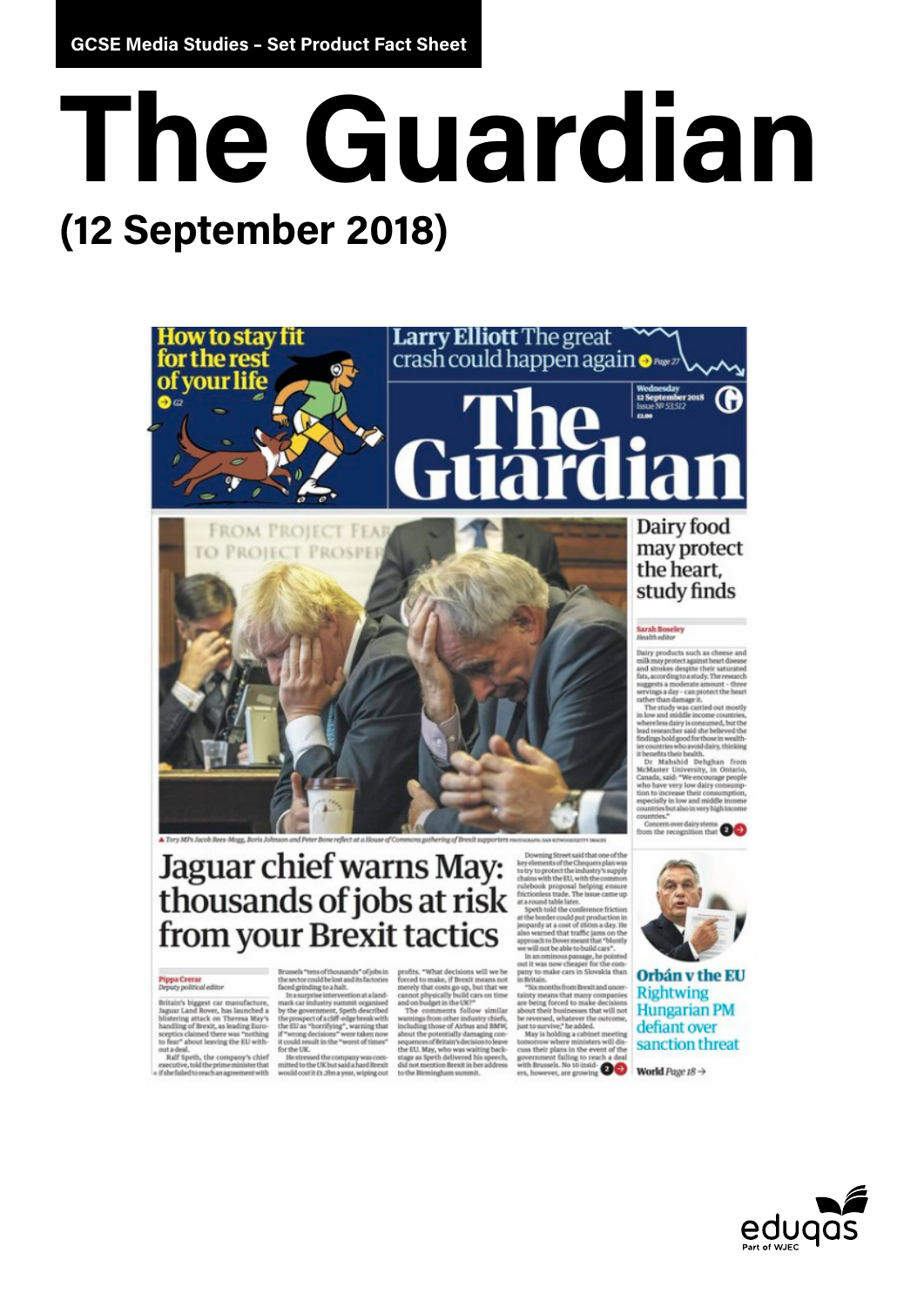# **The Guardian (12th September 2018)**

# **Component 1: Exploring the Media**

### **Focus areas: Media language Representation Media contexts**

#### **PRODUCT CONTEXT**

- *• The Guardian* is a British national daily newspaper with an average daily circulation of roughly 134,000 copies of their print edition in the UK. (April 2019)
- *• The Guardian* newspaper targets a welleducated, relatively young and liberal audience. The demographic is 89% ABC1. Fifty-two percent of *Guardian* readers are male, and the average reader age is 44.
- *• The Guardian* has a UK online edition which has over 42.6 million readers (as of October 2014).
- In 2006, *The Guardian* went through a complete redesign. It became smaller, had a new typeface and balanced the longer pieces of journalism out with many shorter stories. The reasons for this were twofold: to adapt to what was going on in the market (*The Independent* and *The Times* had already changed to a tabloid format) and to adapt to people's reading habits, with people now having little time to spare and increasingly 'reading on the go'.

#### **PART 1: STARTING POINTS – Media language**

#### **Policical context**

On 23rd June 2016, citizens of the UK voted to leave the European Union (EU). This was nicknamed 'Brexit'. The vote was very close with 51.9% voting leave and 48.1% voting remain. This reflects the divisive nature of the referendum. The campaigns before the referendum were quite aggressive. The leave camp was accused of fuelling racism and xenophobia (fear of strangers), and the remain camp was accused of 'betraying Britain'. Boris Johnson and the other politicians featured in the photo were very fervent Leave campaigners. One of their catchphrases was to label the economic

concerns of the remain party 'Project Fear' while they called theirs 'Project Prosperity'. The economy was a key element in both campaigns. After the financial crash of 2008, the state of the national and global economy became a popular concern. In terms of Brexit, numerous business leaders backed one side or the other. Popular entrepreneurs like James Dyson supported leaving the EU and insisted it would be good for UK businesses, especially smaller companies. This appeals to 'populist nationalists' who believe the EU takes control from the 'common man'. Alan Sugar (host of *The Apprentice*) insisted Brexit would be terrible for the UK economy, because without the trade deals, big businesses would move abroad. Britain's plan to leave the EU, and especially to limit migration, found support from other EU nations unhappy with their position. One such country is Hungary, whose prime minister, Viktor Orbán, has directly challenged the EU about migration issues. Along with other infringements of other EU laws about freedom of speech and democracy, this has led to direct conflict between Órban and the EU.

#### **Cultural context**

A reliable topic to attract especially middle class (ABC1) audience is health. This demographic has disposable income to spend on healthier food, gym memberships etc. Many newspapers aimed at this audience, both left and right wing, feature stories about the latest scientific studies and reports about how to live longer, healthier lives. Often these stories are noteworthy because they contradict or complicate a popular health belief e.g. that too much dairy is bad for our health.

#### **Consider how media language creates and communicates meaning:**

Unlike many of its counterparts that use block, capitalised text for their mastheads, *The Guardian's* **masthead** is written all in lowercase and uses a curved font. This uniqueness makes the newspaper stand out from the crowd when competing for sales on the news-stands and, arguably, is a more personal **mode of address**, one that offers an alternative form of journalism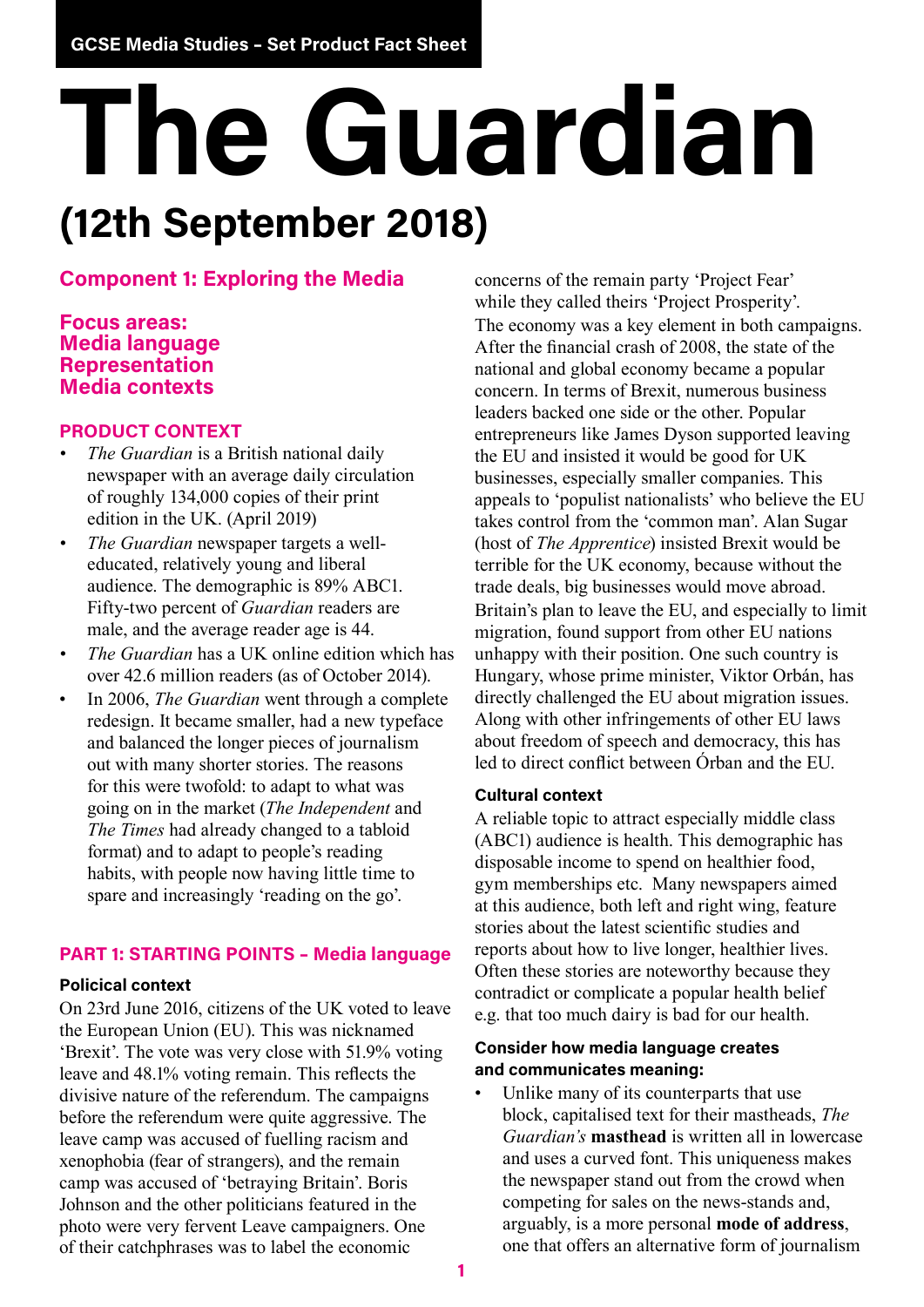to the rest of the industry. It also suggests sophistication, which links to *The Guardian*'s brand identity of strong investigative journalism.

- The **choice** of stories is serious and complex, suitable for a well-educated target audience.
- The **dominant image** is of a group of politicians looking sad and frustrated. Usually these politicians, particularly Boris Johnson, appear extremely confident and optimistic, so to see them looking so despondent is a striking image.
- The photograph is **anchored with the caption**, explaining they are at a meeting with Brexit supporters. The fact they look so despairing and tired implies that even they have doubts how positive Brexit will be for the UK. This would agree with the left wing, anti-Brexit beliefs of *The Guardian*'s target audience.
- Behind them is a sign that reads "From Project Fear to Project Prosperity'. The optimistic tone of this slogan is **ironic** when **juxtaposed** with the defeated, sad posture of the politicians.
- The **emotive language** used in the **main headline** further **anchors** the meaning of the photo: words like 'warn' and 'risk' suggest that Brexit is not going to lead to 'prosperity' as the Leave party promised. Again, this reinforces the left wing political beliefs of the target audience.
- The audience is positioned in such a way so as to worry about the effects of Brexit on the UK economy, but to also take pleasure from the defeated postures of the pro-Leave politicians in the photo. This reinforces their personal and collective identity as it tells them they were correct to vote Remain.

#### **Consider how choice of elements of media language portrays aspects of reality and conveys messages and values:**

- Alongside the main article, there is a **linked article** about Orbán in conflict with the EU. Though it doesn't mention the economy, the labelling of Orbán of 'right-wing' immediately tells the liberal target audience of *The Guardian* that this man is a political enemy and reinforces their support for the EU.
- The photo **anchors** the image here, showing Orbán with a belligerent facial expression which suggests he is an aggressive, uncooperative figure.
- There is a **cover line** (or **puff box**) at the top right, for an article in the paper further exploring economic issues, and **graphic** of a dipping line that has become **symbolic** of the financial crash.

• There is a headline for the health story that dairy foods might be good for the heart. This fulfils the news value of unexpectedness as the dominant medical advice has been to eat less dairy.

#### **Consider the codes and conventions of media language:**

- A much smaller part of the front page is given over to the *G2* **supplement,** a **regular segment** in the paper which, because of its placing, when displayed on news-stands may well be the section people see first. This supplement offers a lighter alternative to the hard hitting news stories of the rest of the newspaper.
- There is also a **cover line** (or **puff box**) announcing a guide to fitness in the *G2* supplement. The 'How to…' phrasing makes a healthy lifestyle seem achievable, even when the "for the rest of your life" seems **hyperbolic**. The cartoon of the woman running indicates that this might be a more light-hearted article, and helps to balance the serious tone of the rest of the cover.

#### **Possible areas for further investigation:**

- **• Code and conventions** of newspaper covers – layout, use of cover photographs/ images, house style, mastheads.
- **• Narrative**  headlines used to tease people to want to read certain stories (could be linked to Roland Barthes – enigma codes).
- **• Active/Passive audience**. Historically, readers of print newspapers were considered to be passive (i.e. they read what was in front of them and believed it), especially as there is an expectation that what is shared in the news genre is true. However, today's audiences are much more active and can interact with the news they read. They have the option to read it online, comment and discuss below an article, as well as sharing it on social media. The comments section in newspapers are known as 'below the line' commentary. *The Guardian Online* has a renowned 'below the line' section called *Comment Is Free* that reflects the liberal readers' string belief in freedom of speech. In 2008, the editor said the future of the press lay in "newspapers becoming *views-papers*" i.e. forums for discussion and opinion.